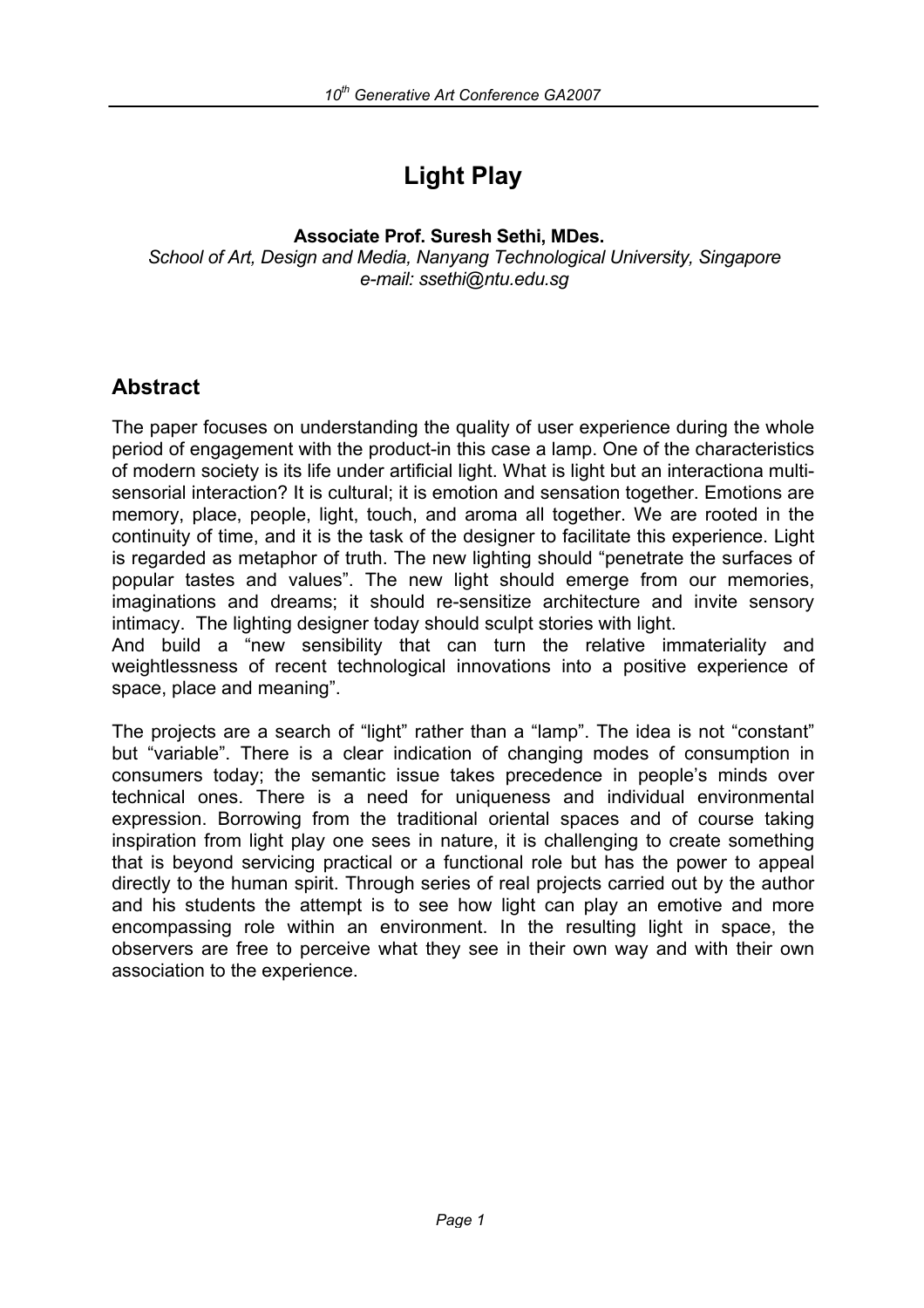Will the sun rise again? Will our old friend the dawn come again? Will the power of darkness be conquered by the God of Light? *(From an Indian Veda ca 1500 BC)* 

In India, sun is generous, it is the god of life, and millions of Hindus even today sing their worship to sun god "Surya". A symbol of "Surya" and "Agni", the lamp plays a very important role in Hindu life. . The sanskrit term 'Aloka' alludes to quality of 'shining', to glow. It also means cosmos; light and radiance are its attributes, an entity which has the capacity to emit light and illuminate the 'loka', or the world. If you have been to city of Banaras or Varanasi, "there is little in the world to compare with the splendour of Banaras seen from the river at dawn. The rays of the early morning sun spread across the river and strike the high banked face of this city, which hundreds call Kashi- the luminous, the city of light. Kashi is light, they say. The city illuminates truth and reveal reality."

Travellers who have been to city of Agra, and visited the Agra fort, would have seen the Shish Mahal or the Glass Palace. This was constructed by Emperor Shah Jehan in 1631-40. The name is derived from the fact that its ceilings and walls are covered with innumerable pieces of mirror set in the plaster. Minimum openings were kept to necessitate the use of artificial light, which was essential to obtain the picturesque effect of the glass work. The Shish Mahal comprises of two large chambers, light penetrated only through two doors and a ventilator in the southern wall near the ceiling. Each chamber had a marble reservoir for water. Water coming through an inlet fell into the tank sunk in the wall like a continuous sheet. From here through another channel the water fell into another tank. Two series of candle niches were also provided. Candles burning behind the falling water created a gorgeous effect. From the tank in the inner hall the water then flowed through a long canal into the tank in the outer hall. Both these tanks had fountains, which added to the mysterious effect of light. *Light play was understood by architects even in those days.* 

"The great festival of "Diwali" or "Deepavali" meaning a row of lights is celebrated with enthusiasm in all parts of India. This is the day all wait for the goddess of fortune to their homes and their workplaces. As evening approaches, each household puts out its rows of lights, lining the rooftops and window sills with the small single wick oil lamps for which this festival is famous. Even the poorest household will have a lamp or two, and the richest may replace the simple oil-lamps with festive, even garish, strands of electric lights. In this way the darkest night of the month is made brilliant, to welcome "Lakshmi" for another year". *The light play in this festival weaves magic.*

 As a child I saw my grandmother light a lamp every morning and pray to "Surya" and "Agni". She would do her "Aarati" holding the lamp in both her hands and waved repetitively in front of the image of the gods. *This was my first conscious experience of light play.* When I went to a temple with her, I would see elaborately fashioned lamp structure with multiple cavities being used by the priest for performing the ritual of aarti. *The light play, became more elaborate, as many lamps together were being waved repetitively*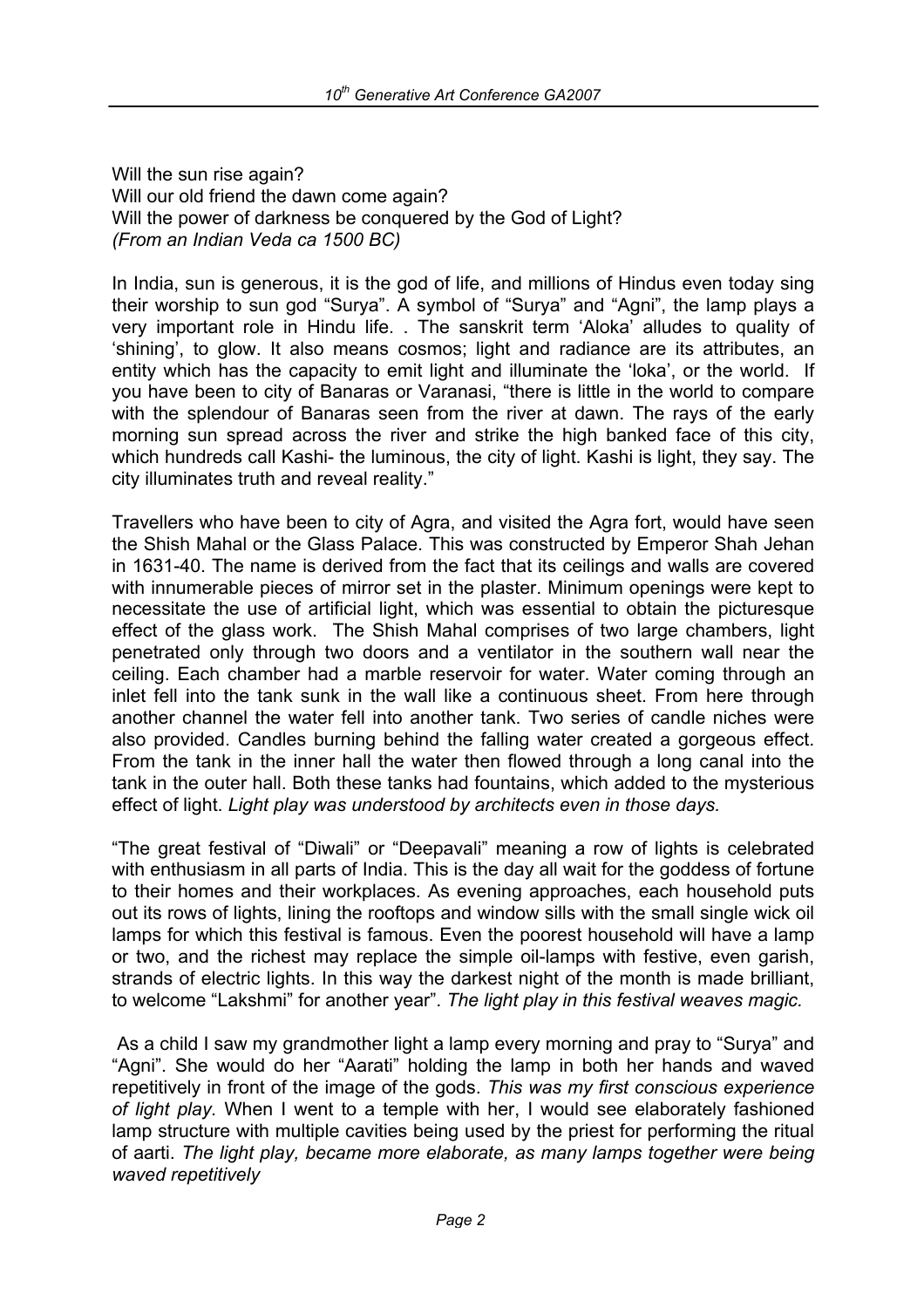As a young boy, I would eagerly wait for "Diwali" festival so that I could play with light.

*We were allowed to play with light.* I spend much of my time alone engrossed in an imaginary world. During the nights, I would very often look up into the sky. The moon fascinated me. When I was thirteen I discovered the world of Van Gogh, and one of my favourite painting was "The Sun of Arles. Whenever I was sad I would go to the riverbank, and sit there gazing at the light play on moving water.

My first job as a professional designer was to design light fixtures or lamps at Philips. The task of designing lamps was not as simple as I initially thought it would be, "for it is not easy to bring light where it is needed. Because for that it is necessary to make a large irritating gadget which is rather fragile even though it only has to bear its own weight- and it has to hang there, whether it is in use or not."

I designed many light fixtures…more solid forms, all were manufactured and sold well…. They used hardy, industrial materials metal, plastics….there was only play of form. Light was always constant. Electric Light is always constant. *I had forgotten the light play in my search for good form.*

The new lighting landscape must be brought into harmony with the rhythm of the seasons, of sunrise and sunset, day and night and restore the balance between us and our environment. The oriental disciplines of sensibilities grew out of the feeling that men lived fully by opening themselves to the universal rhythm of nature *An order and simplicity underlies all natural phenomenons*.

Natural light is constantly weaving a magic of colours. Moonlight is cosmic, cold and frail. Moonlight is a soft light. At twilight there is no glare and no shadows. There is a soft, emotional atmosphere. Sunlight is like a billion watt bulb. A single electric bulb in an Indian home is a replica of the sun. *Electric light within built space is always constant; it weakens the experience of time.* Lighting has to be an integral part of our life, a thing dynamic, not static, it lives, it changes, it expresses- it brings inert spaces to life by relating them to human spirit.

What is light but an interaction- a multi-sensorial interaction? It is cultural; it is emotion and sensation together. Emotions are memory, place, people, light, touch, and aroma all together. We are rooted in the continuity of time, and it is the task of the designer to facilitate this experience. Light is regarded as metaphor of truth. The new lighting should "penetrate the surfaces of popular tastes and values". The new light should emerge from our memories, imaginations and dreams; it should resensitize architecture and invite sensory intimacy. The lighting designer today should sculpt stories with light. And build a "new sensibility that can turn the relative immateriality and weightlessness of recent technological innovations into a positive experience of space, place and meaning".

### **Student's projects**

The next generation of interactive design will employ embedded computational power in various environments' in our home, public spaces or in the lamps themselves. There is a huge potential for the future of what we do in terms of building and designing of lights that we use for enhancing our living environments and enhance our experiences of these spaces. Following are the student's projects that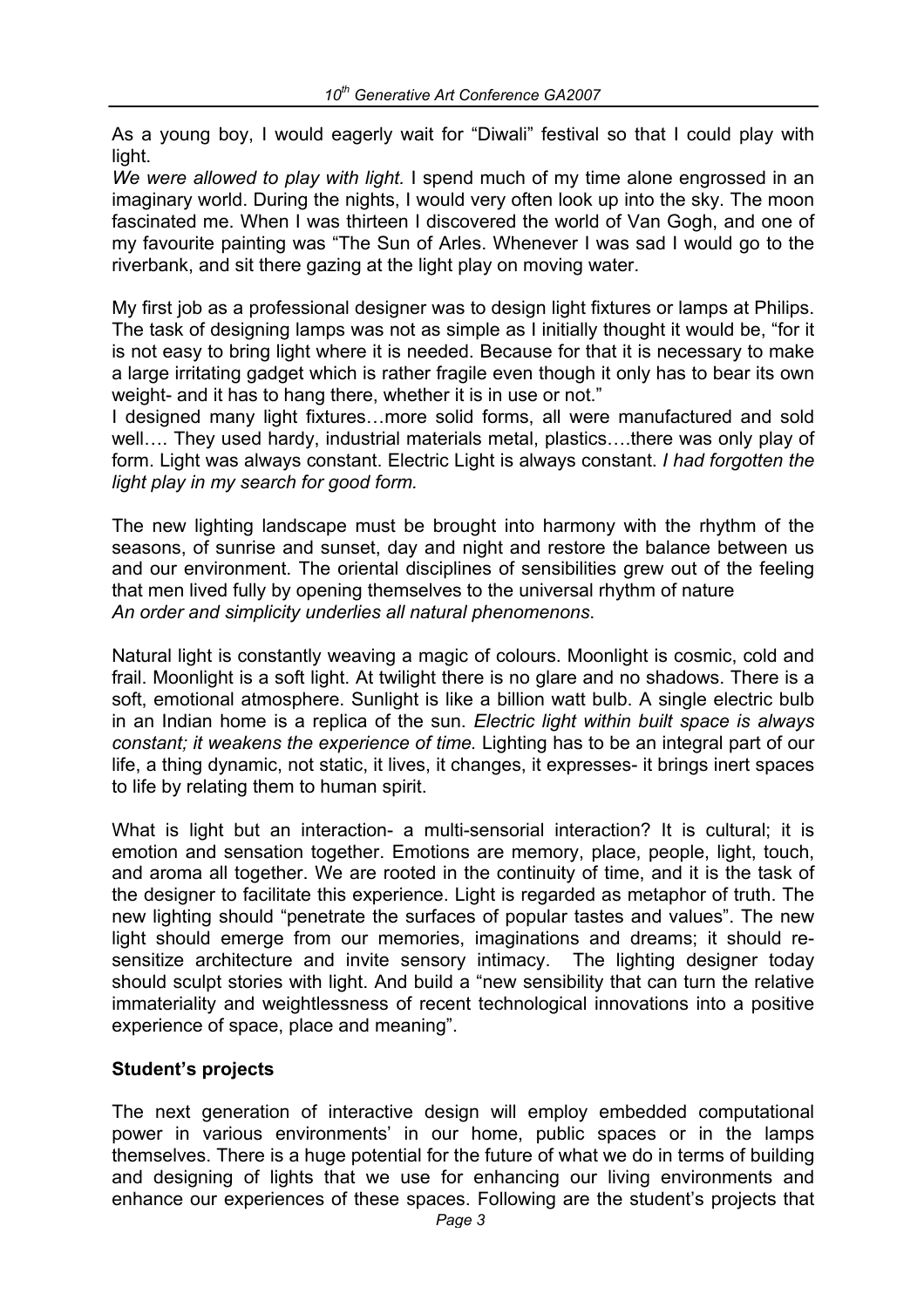were chosen for presentation here based on their clear understanding of using light to enhance the experience of time.

#### **Project 1: Projected Reflections Student: Thomas George**

In *'Isha'* Upanishad, one of the most famous Upanishads, we have a description of something that moves and at the same moves not: '*Tad ejati tan naijati'-"That moves and that moves not. That is far and that is near. That is within and without." The sun god is also the god of flight, and he performs his task like a beautiful bird. Time and space are covered by the wings of the sun god.* 

The use of reflective surfaces such as mirror paper of various colours and a chrome plated sheet to project reflections on a screen or wall were attempted. The paper was placed on the table and either one or two spotlights were used to produce the reflections, the angles of light incident on the reflective surfaces were manipulated to produce the clearest reflection on the screen. The projected reflections off the undulated chrome plated sheet produced an almost three dimensional quality that is remarkably similar to computer simulations of an organic form folding in on itself. A series of coloured reflective paper was used in sequence moving horizontally along the table surface towards the light source. The effect produced by the projected reflection is that of an animated column of light that continually changes hues as the frames advance. A primitive simulation of the aurora, the spectacular natural

phenomenon that has few parallels in terms of sheer beauty, was achieved.



**Fig 1: Reflected Effects**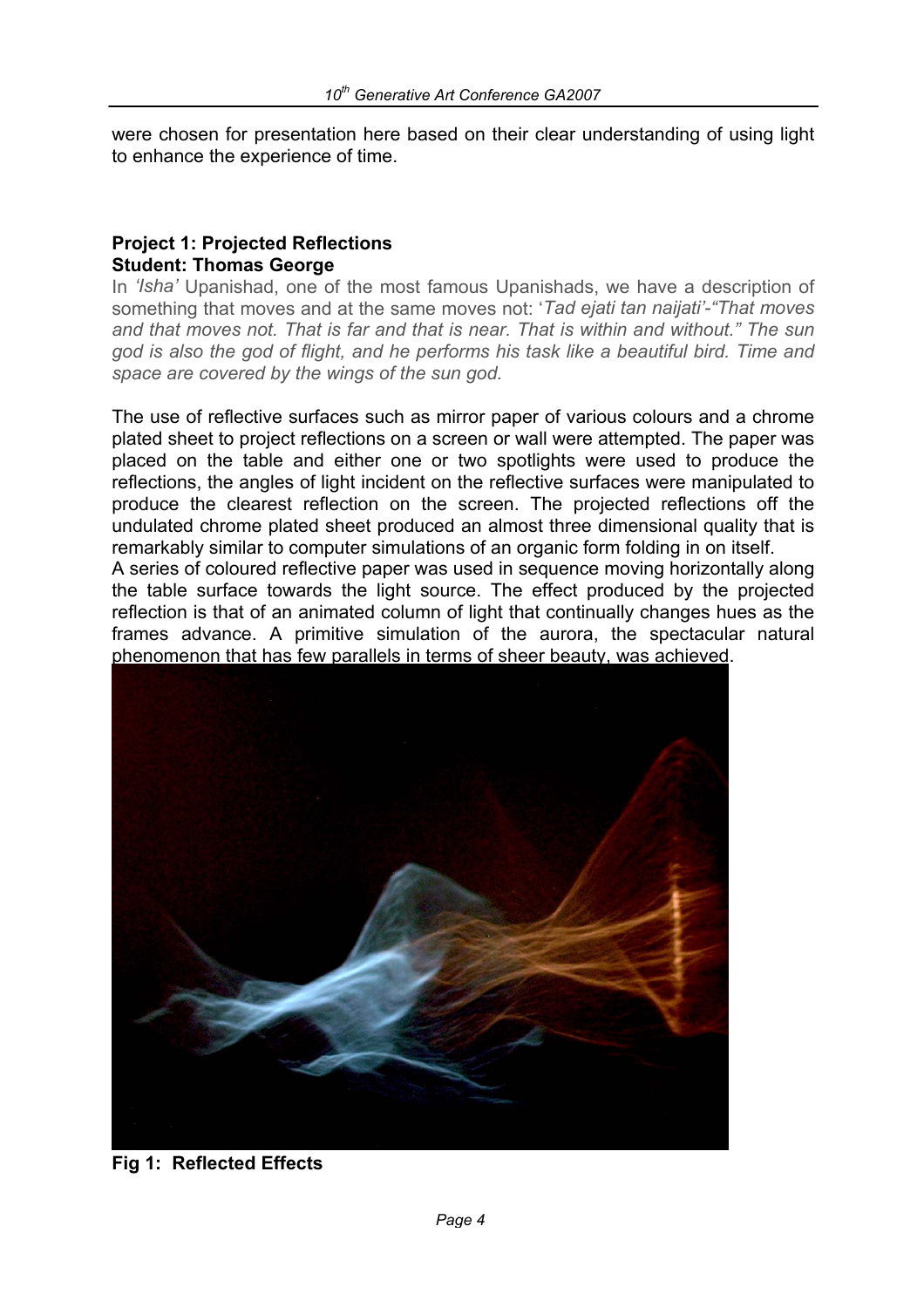**Project 2: Reflections inspired by "City of light –Banaras" Student: Gauri Tiwari** 

Water is the foundation of the whole world, from the waters arose all plants, all life. Banaras or 'Kashi' is the city of light, city of death and liberation. The concept was based on reflections on water and was also linked to sustainability, to reuse, to the changing hues of colours on river "Ganga" from sunrise to sunset. The new lamp creates a mirage, the light becomes new aquatic realm, and the viewer finds a new way of enjoying the water. Image of water exists in this light.



**Figure 2: 'Kashi' Lamp** 

### **Project 3: Natural –Artificial: Light Effects**

#### **Student: Sreeja Balachandran**

Light is all around us. From dawn to dusk light is with us in varying intensities – the subtle day break bringing the feeling of life - the fresh morning light - the bright daylight - he harsh afternoon light - the intimate evening light - the cozy twilight - the sensuous moonlight. As light changes from cool early morning to bright white light at noon, to hazy yellow twilight, the way our surroundings appear seem to change too. Light plays a profound effect on the emotions of man. This is an important aspect to be considered while designing the lighting conditions in a particular space. Artificial lights generally tend to be uniform and steady throughout, giving a monotonous feeling. Today artificial lights are being designed to closely simulate the ambience of natural light. This special project is a part of an extensive research on lighting, where the focus is to understand the qualities of natural and artificial light, the effect of light on human emotions and how, with the use of different type of light sources and different materials, the artificial lighting can be made more active and effective to give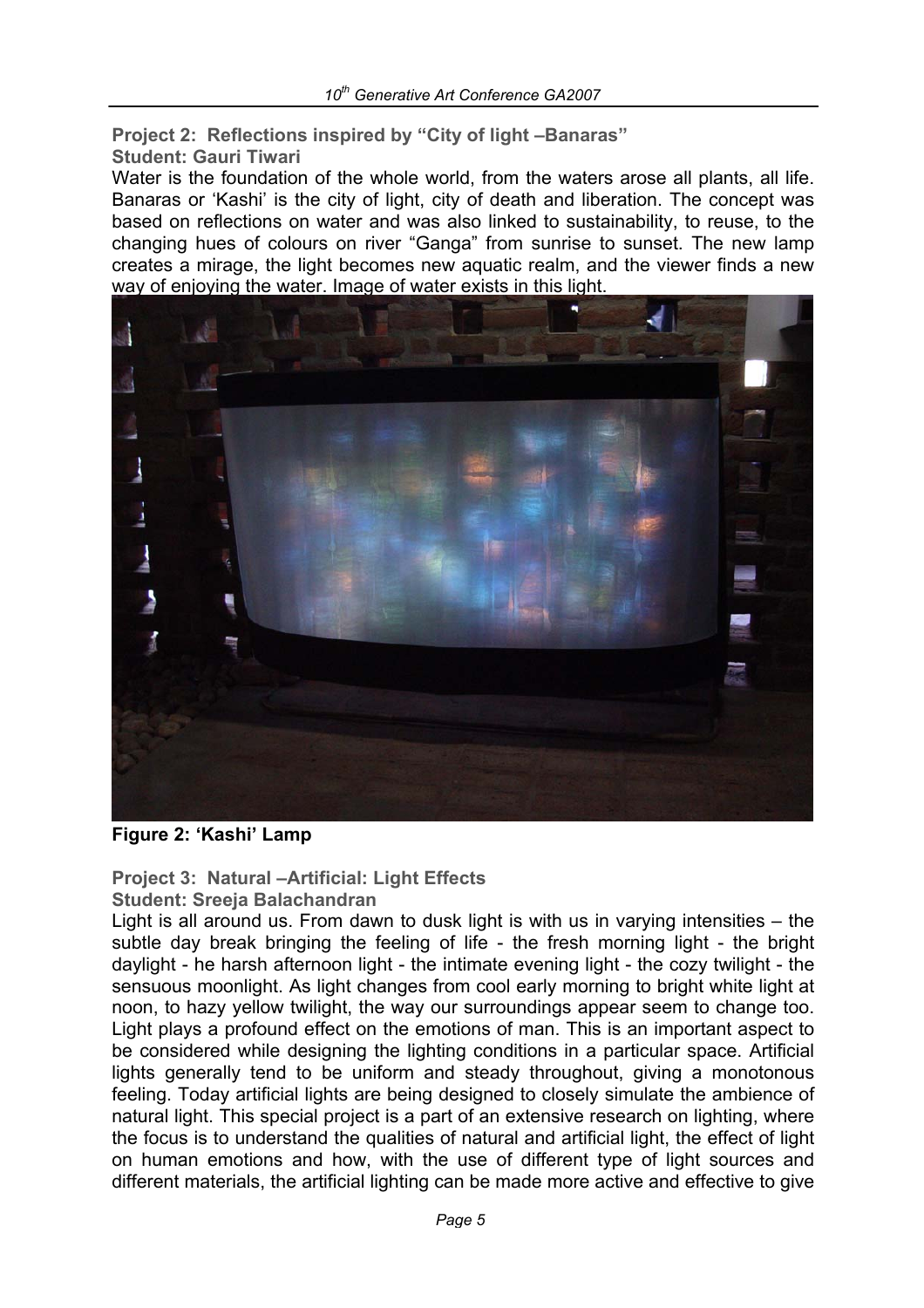the same richness as the natural light.







 **Figure 3: Light Effects: Light Filtering Through Foliage, Student: Sreeja Balachandran**